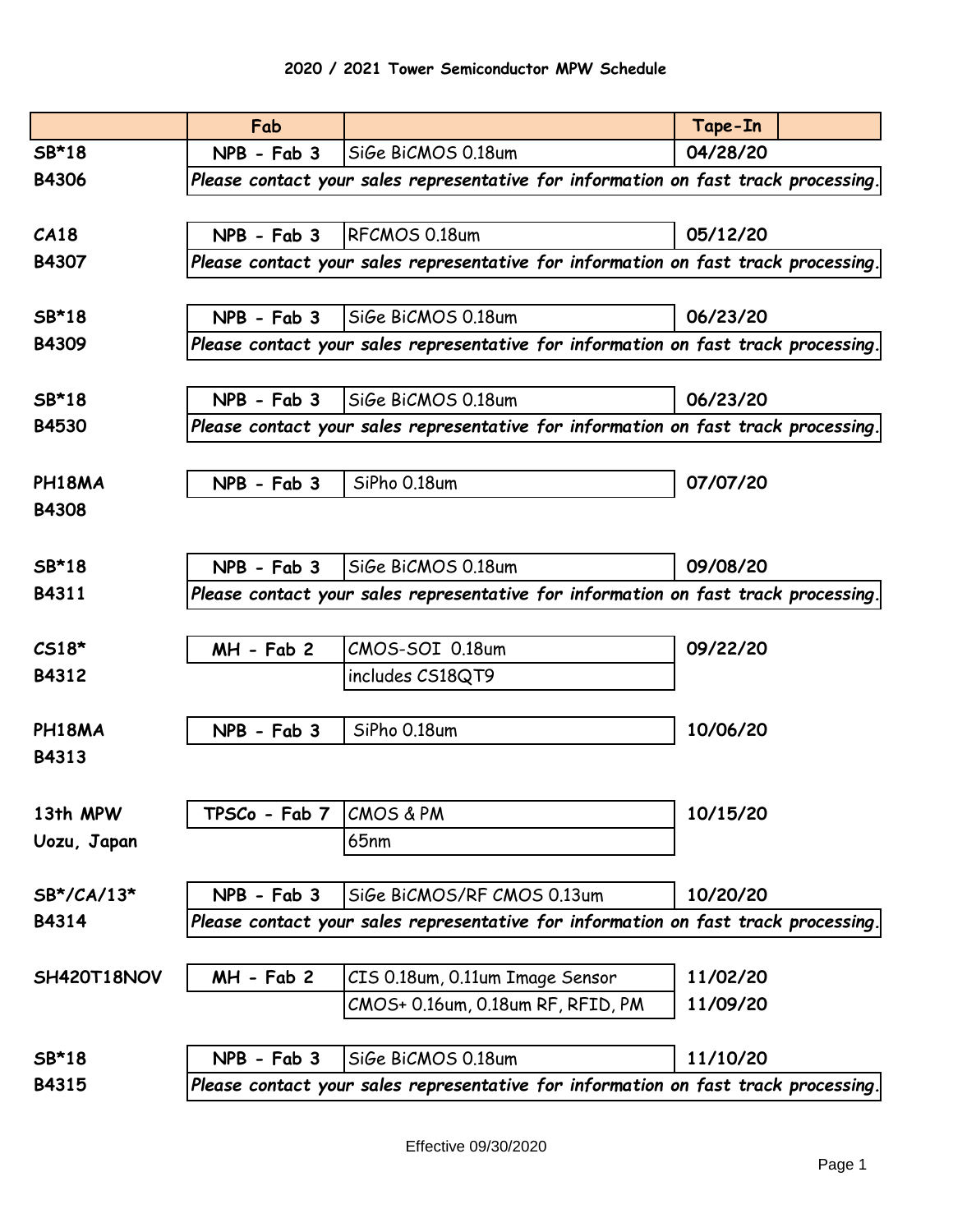|                            | Fab           |                                                                                    | Tape-In  |
|----------------------------|---------------|------------------------------------------------------------------------------------|----------|
|                            |               |                                                                                    |          |
| 15th MPW                   |               | TPSCo - Fab 5   CMOS 0.18u & 0.16u, PM, PM_SOI                                     | 11/23/20 |
| Tonami, Japan              |               |                                                                                    |          |
|                            |               |                                                                                    |          |
| CA18                       | NPB - Fab 3   | RFCMOS 0.18um                                                                      | 12/01/20 |
| <b>B4316</b>               |               | Please contact your sales representative for information on fast track processing. |          |
|                            |               |                                                                                    |          |
| SB*18                      | $NPB - Fab 3$ | SiGe BiCMOS 0.18um                                                                 | 01/12/21 |
| <b>B4600</b>               |               | Please contact your sales representative for information on fast track processing. |          |
|                            |               |                                                                                    |          |
| PH18MA                     | NPB - Fab 3   | SiPho 0.18um                                                                       | 02/02/21 |
| B4601                      |               |                                                                                    |          |
|                            |               |                                                                                    |          |
| 16th MPW                   | TPSCo - Fab 7 | <b>RFSOI</b>                                                                       | 02/05/21 |
| Uozu, Japan                |               | 65nm: TPS90RSA/RSB, TPS65RSA                                                       |          |
|                            |               |                                                                                    |          |
| SH121T18FEB                | $MH - Fab 2$  | CIS 0.18um Image Sensor                                                            | 02/15/21 |
|                            |               | CMOS+ 0.16um, 0.18um RF, RFID, PM                                                  | 02/22/21 |
|                            |               |                                                                                    |          |
| $SB^{\star}/CA/13^{\star}$ | $NPB - Fab 3$ | SiGe BiCMOS/RF CMOS 0.13um                                                         | 02/23/21 |
| <b>B4602</b>               |               | Please contact your sales representative for information on fast track processing. |          |
|                            |               |                                                                                    |          |
| 16th MPW                   | TPSCo - Fab 5 | <b>TS18</b>                                                                        | 03/01/21 |
| Tonami, Japan              |               | CMOS 0.18u & 0.16u, PM, PM_SOI                                                     |          |
|                            |               |                                                                                    |          |
| SB*18                      | $NPB - Fab 3$ | SiGe BiCMOS 0.18um                                                                 | 03/16/21 |
| B4603                      |               | Please contact your sales representative for information on fast track processing. |          |
|                            |               |                                                                                    |          |
| 17th MPW                   |               | TPSCo - Fab 7   CMOS, PM & RFCMOS                                                  | 03/30/21 |
|                            |               | 65nm: TPS65SLA/SLC,                                                                |          |
| Uozu, Japan                |               | TPS65MA/PMB/MSA/MSB                                                                |          |
|                            |               |                                                                                    |          |
| CA18                       | NPB - Fab 3   | RFCMOS 0.18um                                                                      | 04/06/21 |
| B4604                      |               | Please contact your sales representative for information on fast track processing. |          |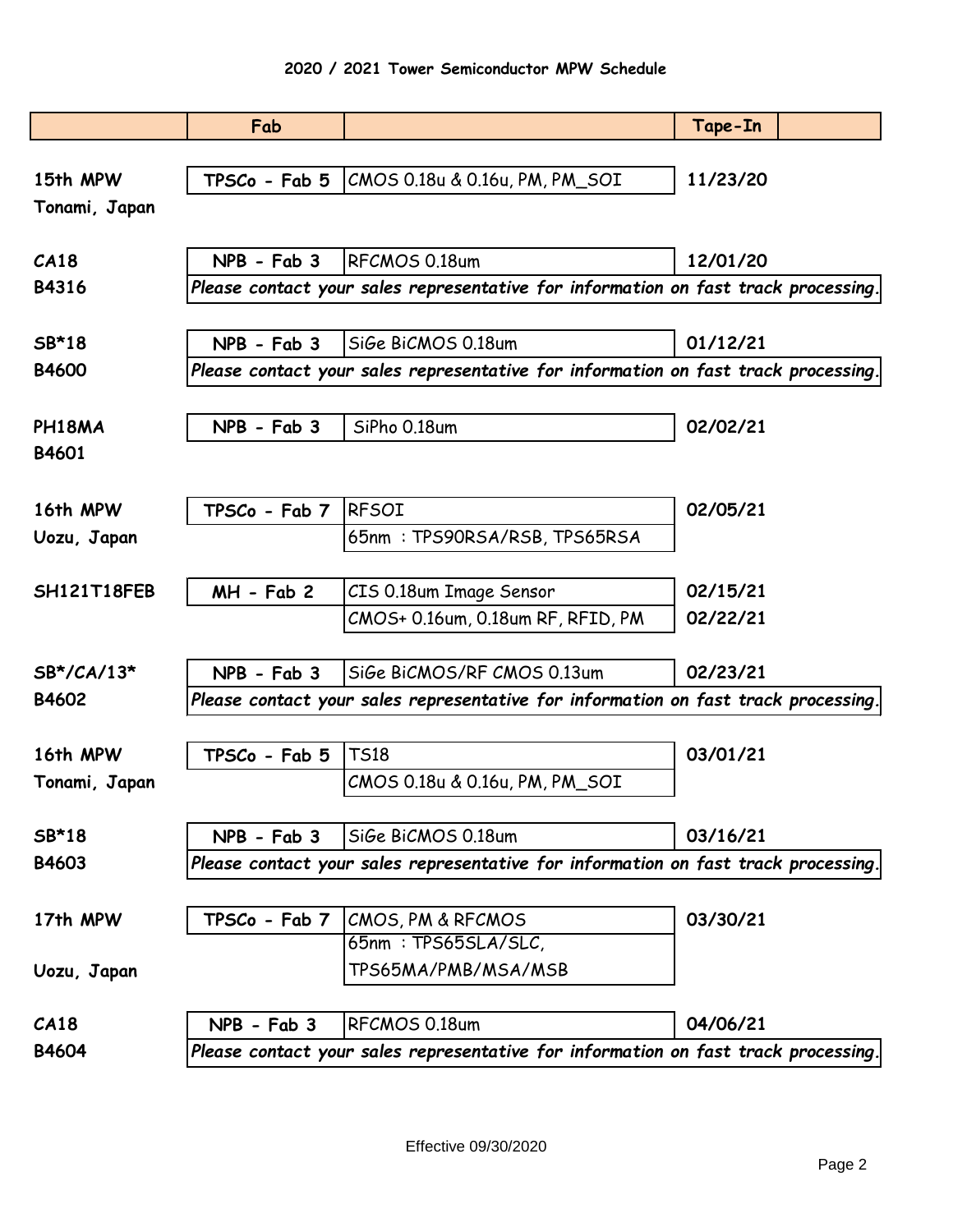|               | Fab                             |                                                                                    | Tape-In  |
|---------------|---------------------------------|------------------------------------------------------------------------------------|----------|
| $CS18*$       | $MH - Fab 2$                    | CMOS-SOI 0.18um                                                                    | 04/27/21 |
| B4605         |                                 | includes CS18QT9                                                                   |          |
|               |                                 |                                                                                    |          |
| SB*18         | NPB - Fab 3                     | SiGe BiCMOS 0.18um                                                                 | 05/11/21 |
| <b>B4606</b>  |                                 | Please contact your sales representative for information on fast track processing. |          |
|               |                                 |                                                                                    |          |
| SH221T18MAY   | $MH - Fab 2$                    | CIS 0.18um Image Sensor                                                            | 05/17/21 |
|               |                                 | CMOS+ 0.16um, 0.18um RF, RFID, PM                                                  | 05/24/21 |
|               |                                 |                                                                                    |          |
| PH18MA        | NPB - Fab 3                     | SiPho 0.18um                                                                       | 05/25/21 |
| B4607         |                                 |                                                                                    |          |
|               |                                 |                                                                                    |          |
| 17th MPW      | TPSCo - Fab 5                   | <b>TS18</b>                                                                        | 06/28/21 |
| Tonami, Japan |                                 | CMOS 0.18u & 0.16u, PM, PM_SOI                                                     |          |
|               |                                 |                                                                                    |          |
| SB*18         | $NPB - Fab 3$                   | SiGe BiCMOS 0.18um                                                                 | 07/20/21 |
| <b>B4608</b>  |                                 | Please contact your sales representative for information on fast track processing. |          |
|               |                                 |                                                                                    |          |
| PH18MA        | NPB - Fab 3                     | SiPho 0.18um                                                                       | 08/03/21 |
| B4609         |                                 |                                                                                    |          |
|               |                                 |                                                                                    |          |
| SH321T18AUG   | MH - Fab 2                      | CIS 0.18um Image Sensor                                                            | 08/09/21 |
|               |                                 | CMOS+ 0.16um, 0.18um RF, RFID, PM                                                  | 08/16/21 |
|               |                                 |                                                                                    |          |
| 18th MPW      | $TPSCo$ - Fab 7 $ {\sf RFSOI} $ |                                                                                    | 08/23/21 |
| Uozu, Japan   |                                 | 65nm: TPS90RSA/RSB, TPS65RSA                                                       |          |
|               |                                 |                                                                                    |          |
| $CS18*$       | $MH - Fab 2$                    | CMOS-SOI 0.18um                                                                    | 08/24/21 |
| B4610         |                                 | includes CS18QT9                                                                   |          |
|               |                                 |                                                                                    |          |
| 18th MPW      | TPSCo - Fab 5                   | <b>TS18</b>                                                                        | 09/06/21 |
| Tonami, Japan |                                 | CMOS 0.18u & 0.16u, PM, PM_SOI                                                     |          |
|               |                                 |                                                                                    |          |
| SB*18         | NPB - Fab 3                     | SiGe BiCMOS 0.18um                                                                 | 09/14/21 |
| B4611         |                                 | Please contact your sales representative for information on fast track processing. |          |